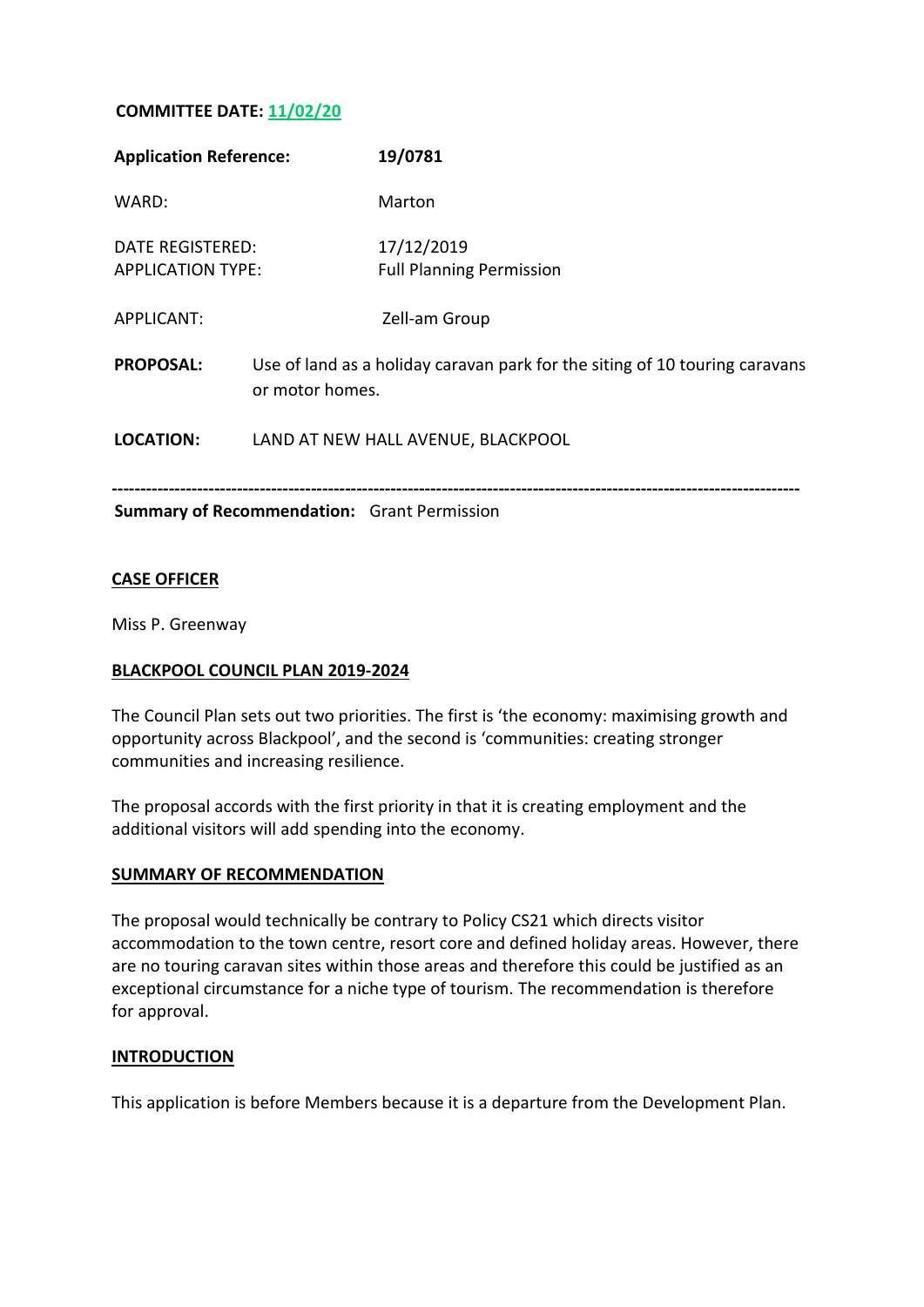## **SITE DESCRIPTION**

This application relates to a rectangular plot of land on New Hall Avenue, a cul-de-sac immediately south of Progress Way. The majority of the land is occupied by a pond (New Hall Fishery), to the north and south of which are hardstanding areas. The one to the south is occupied by a five touring caravan certificated site, which recently relocated from the land to the north of the pond. The site is well landscaped around its boundaries and a public footpath links New Hall Avenue with Progress Way (there is no vehicular access at this point). Across New Hall Avenue is a balancing pond and pumping station which links into the wider surface water drainage system on Marton Moss and the pumping station at Magnolia Point. Stables and a dwelling are diagonally across the road from the site entrance.

The property is within Marton Moss Conservation Area and Flood Zone 1.

## **DETAILS OF PROPOSAL**

The proposal is to expand the existing offer of five touring caravans to the south of the pond by an additional five touring caravans or motor homes (motor homes are caravans for the purposes of planning control and site licensing) to the north, immediately adjacent Progress Way. An otter fence surrounds the pond. The dwelling diagonally opposite the site entrance (previously known as "Serendipity" is in the same ownership and supervises the existing (and would supervise the proposed) touring caravan site.

The application has been supported by:

- A Heritage Statement
- A method of operation statement

### **RELEVANT PLANNING HISTORY**

There is no relevant planning history.

### **MAIN PLANNING ISSUES**

The main planning issues are considered to be:

- The principle of the use in this location
- The impact on the character and appearance of Marton Moss
- The impact on residential amenity
- The impact on highway/pedestrian safety

### **CONSULTATION RESPONSES**

United Utilities: recommends two conditions.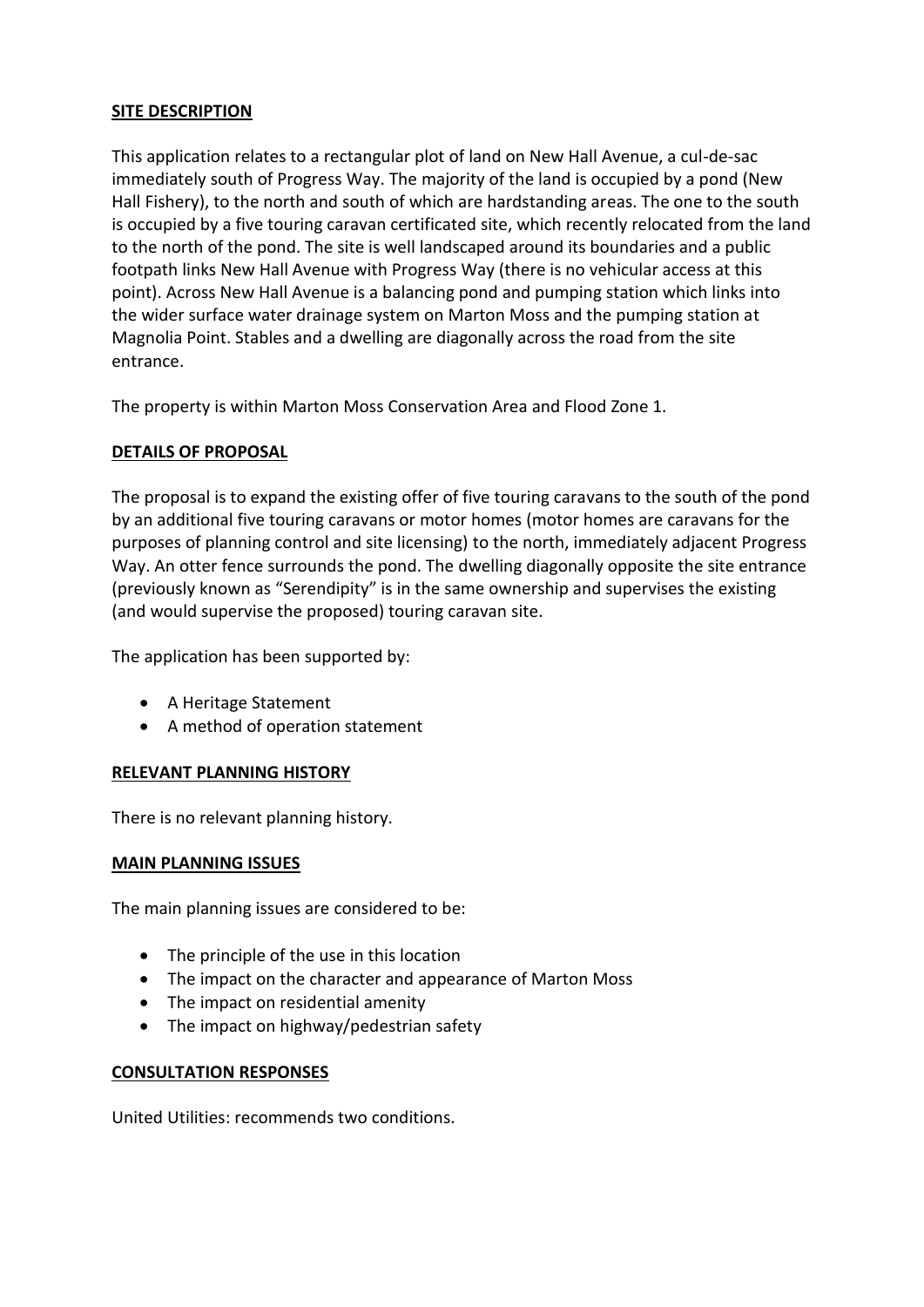**Conservation Officer**: The site will be screened (and would benefit from additional screening along Progress Way) so I have no objection in principle.

**Local Highway Authority**: Whilst the site is demonstrably difficult to access this does not affect the public highway. I have no objection.

**Blackpool Civic Trust**: The application will be difficult to object to but conditions should be made restricting occupation of the caravans in the winter months and forbidding it being converted into use by the traveller community at a later date given the number of applications made in recent time.

**Marton Moss Neighbourhood Forum:** No response to date. Any comments will be reported in the Update Note.

### **REPRESENTATIONS**

Press notice published: Not Applicable Site notice published: 18/12/19 Neighbours notified: 17/12/19

No representations have been received.

## **RELEVANT PLANNING POLICY**

### **National Planning Policy Framework (NPPF)**

The National Planning Policy Framework (NPPF) was adopted in February 2019. It sets out a presumption in favour of sustainable development. The following sections are most relevant to this application:

- 12. Achieving well-designed places
- 15. Conserving and enhancing the natural environment
- 16. Conserving and enhancing the historic environment

### **National Planning Practice Guidance (NPPG)**

The National Planning Practice Guidance (NPPG) expands upon and offers clarity on the points of policy set out in the NPPF.

### **Blackpool Local Plan Part 1: Core Strategy 2012-2027**

The Core Strategy was adopted in January 2016. The following policies are most relevant to this application:

- CS5 Connectivity
- CS7 Quality of Design
- CS8 Heritage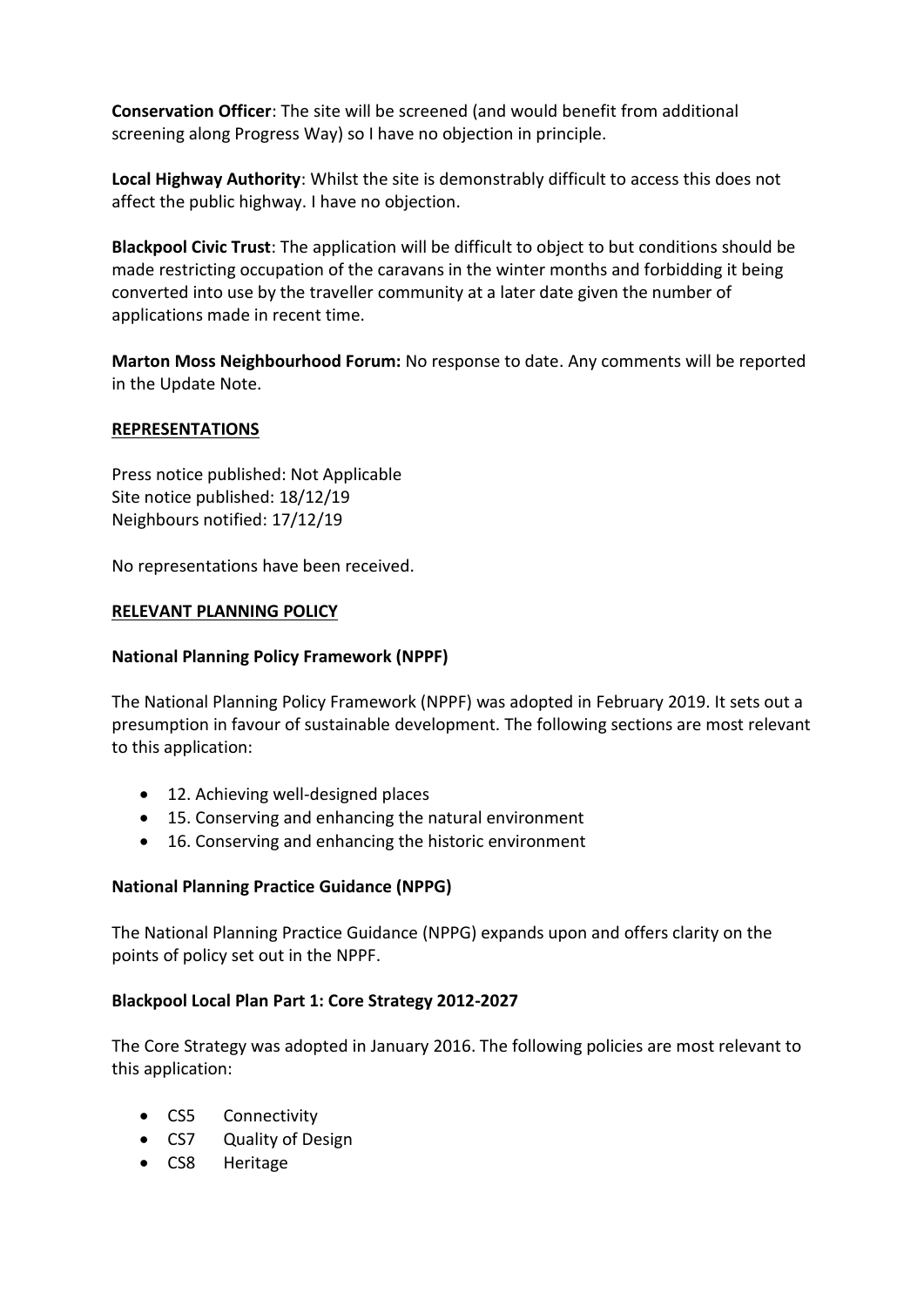- CS9 Water Management
- CS21 Leisure and Business Tourism
- CS26 Marton Moss
- CS27 South Blackpool Transport and Connectivity

## **Blackpool Local Plan 2011-2016 (saved policies)**

The Blackpool Local Plan was adopted in June 2006. A number of policies in the Local Plan have now been superseded by policies in the Core Strategy but others have been saved until the Local Plan Part 2: Site Allocations and Development Management Policies has been produced. The following saved policies are most relevant to this application:

- LQ1 Lifting the Quality of Design
- LQ2 Site Context
- LQ10 Conservation Areas
- BH3 Residential and Visitor Amenity
- BH4 Public Health and Safety
- AS1 General Development Requirements
- NE10 Flood Risk

# **Blackpool Local Plan Part 2: Site Allocations and Development Management Policies (emerging policies)**

The Blackpool Local Plan Part 2 has been subject to an informal consultation exercise and will be subject to formal consultation later this year. At this point in time limited weight can be attached to the policies proposed. Nevertheless, the following draft policy in Part 2 is most relevant to this application:

• DM27: Conservation Areas

### **ASSESSMENT**

### **Principle**

Part 5 of Schedule 2 of the General Permitted Development Order (GPDO) at C states that Land occupied and supervised by an "exempted organisation" (including The Caravan Club, The Camping and Caravanning Club Ltd, and the Motor Caravanners Club Ltd) is Permitted Development. This allows a maximum of five caravans to be parked on exempted organisation approved sites, and rallies and meetings supervised and organised by exempted organisations may be held for five days. This exemption was mentioned in (cancelled) Planning Policy Guidance Note 1 Annex B as a "useful means of providing small sites in sensitive rural areas where larger sites would be unduly intrusive and should help to contribute to the rural economy in those areas. The use of these sites by other than members of these organisations would be a breach of the terms of the general planning permission." The rights apply only to the use of land and not to operational development, however there is already an amenity block (shower/W.C. facilities) on the site which has been there for many years and are immune from enforcement action.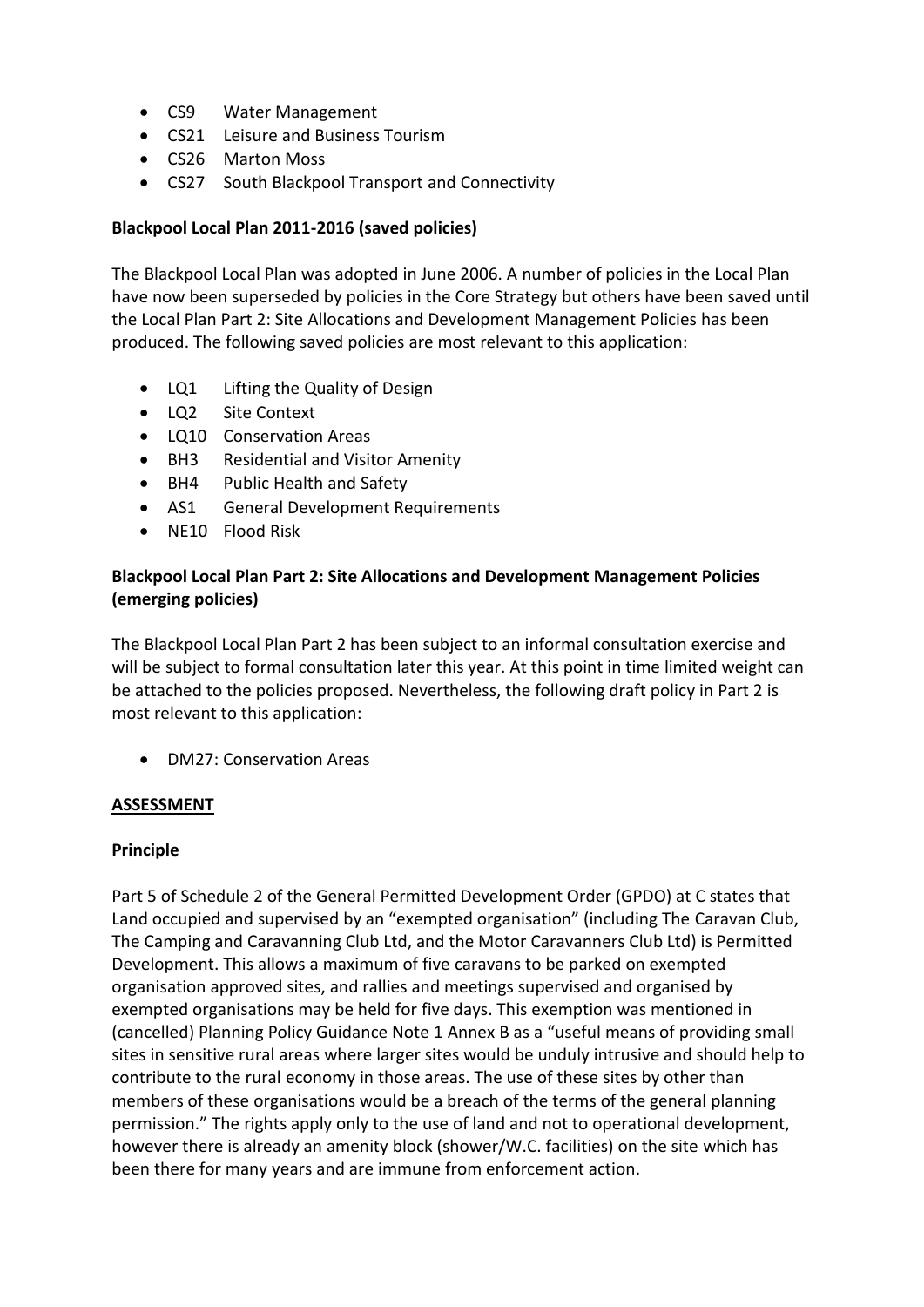Given that this part of the site has been used as a Caravan Club site for in excess of ten years, in policy terms it is not felt that permission could reasonably be refused for occupation of the same site, and in the same layout, by five touring caravans unconnected with an exempted organisation. Policy CS26 relates to Marton Moss and states that in advance of a neighbourhood planning approach, development on Marton Moss will be limited but could include outdoor recreational uses appropriate to a rural area. It is not considered that caravans constitute an outdoor recreational use, but they would be supportive of the fishery within the site.

The proposal would technically be contrary to Policy CS21 which directs visitor accommodation to the town centre, resort core and defined holiday areas. However, there are no touring caravan sites within those areas and therefore this could be justified as an exceptional circumstance for a niche type of tourism. As the accommodation would appeal to a different market of holiday-maker, it is not considered that the use would undermine the character or function of the main holiday areas.

## **Character and appearance of Marton Moss Conservation Area**

The application site has operated as a Caravan Club licensed site for a significant number of years, whereby a licence has been granted on an annual basis for up to five touring caravans to use the site at any one time. The site is well screened by an existing wall, fences and vegetation. The proposals would bring the caravans closer to Progress Way, but additional landscaping, in the form of hedge planting, would supplement the Progress Way boundary. The site is served by an existing "chalet" type amenity block and there are no residential properties directly overlooking it.

There have not been any significant changes to New Hall Avenue which have adversely impacted on its rural character or recent designation as a Conservation Area and it still retains the appearance of a semi-rural area. It is not felt that the stationing of a maximum of ten touring caravans or motor homes would adversely affect the character and appearance of the area.

Conditions could be imposed to restrict the number of caravans, the length of individual stays and the retention/supplementation of the landscaping.

## **Amenity**

The proposal would have limited impact on residential neighbours. There is a residential dwelling adjacent to the west, but the noise from Progress Way is likely to cause more nuisance than that emanating from touring caravans.

## **Other Issues**

New Hall Avenue is a largely unmade, single track road without footways, for the majority of its length and access to the site involves negotiating a right angled bend in the road. There is therefore the potential for greater vehicle-to-vehicle and pedestrian/horse/vehicle conflict with ten caravans rather than five using the road. The applicant says that the whole lane is visible at either end to enable campers to give way in either direction. No other vehicles use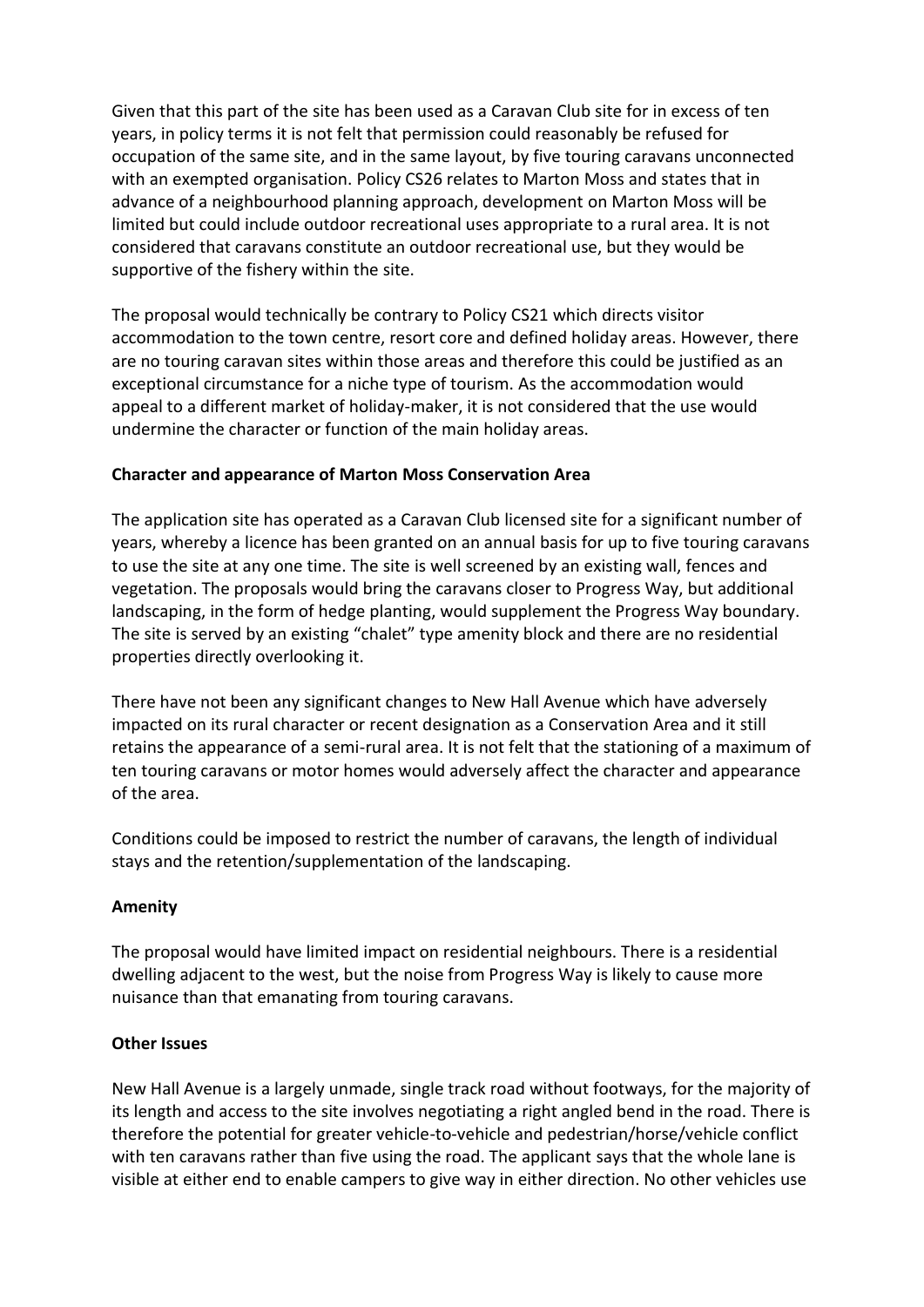this road for any form of access as it is a dead-end and departure times are set for 1 hour prior to arrival times. In addition, the use is for up to ten caravans and hence the maximum number may not always be present. The Head of Transportation does not have any objection and it is therefore considered that the proposal does not conflict with Policy AS1.

Drainage/flood risk. No objections have been raised by United Utilities, subject to the imposition of conditions. There is already a large fishing pond on site, which presumably would take any excess surface water run-off.

The scheme would not impact materially upon biodiversity. air, land and water quality would be unaffected and the site would not be expected to be at undue risk from such.

## **Sustainability and planning balance appraisal**

Sustainability comprises economic, environmental and social components.

Economically the scheme would have a very limited impact but the formation of additional tourism would help to support the existing business and local shops and services, and some minimal employment would be generated on site.

Environmentally, the proposal would be acceptable, there would be no detrimental impact on drainage and environmental quality and biodiversity would not be materially affected.

Socially, the scheme would not have any adverse impact in terms of flood risk. No significant impacts on highway safety are anticipated.

In terms of planning balance, the development proposed is considered to constitute sustainable development. No other material planning considerations have been identified that would outweigh this view.

### **CONCLUSION**

As set out above, the scheme is judged to represent sustainable development and no other material planning considerations have been identified that would outweigh this assessment. On this basis, planning permission should be granted.

### **HUMAN RIGHTS ACT**

Under Article eight and Article one of the first protocol to the Convention on Human Rights, a person is entitled to the right to respect for private and family life, and the peaceful enjoyment of his/her property. However, these rights are qualified in that they must be set against the general interest and the protection of the rights and freedoms of others. It is not considered that the application raises any human rights issues.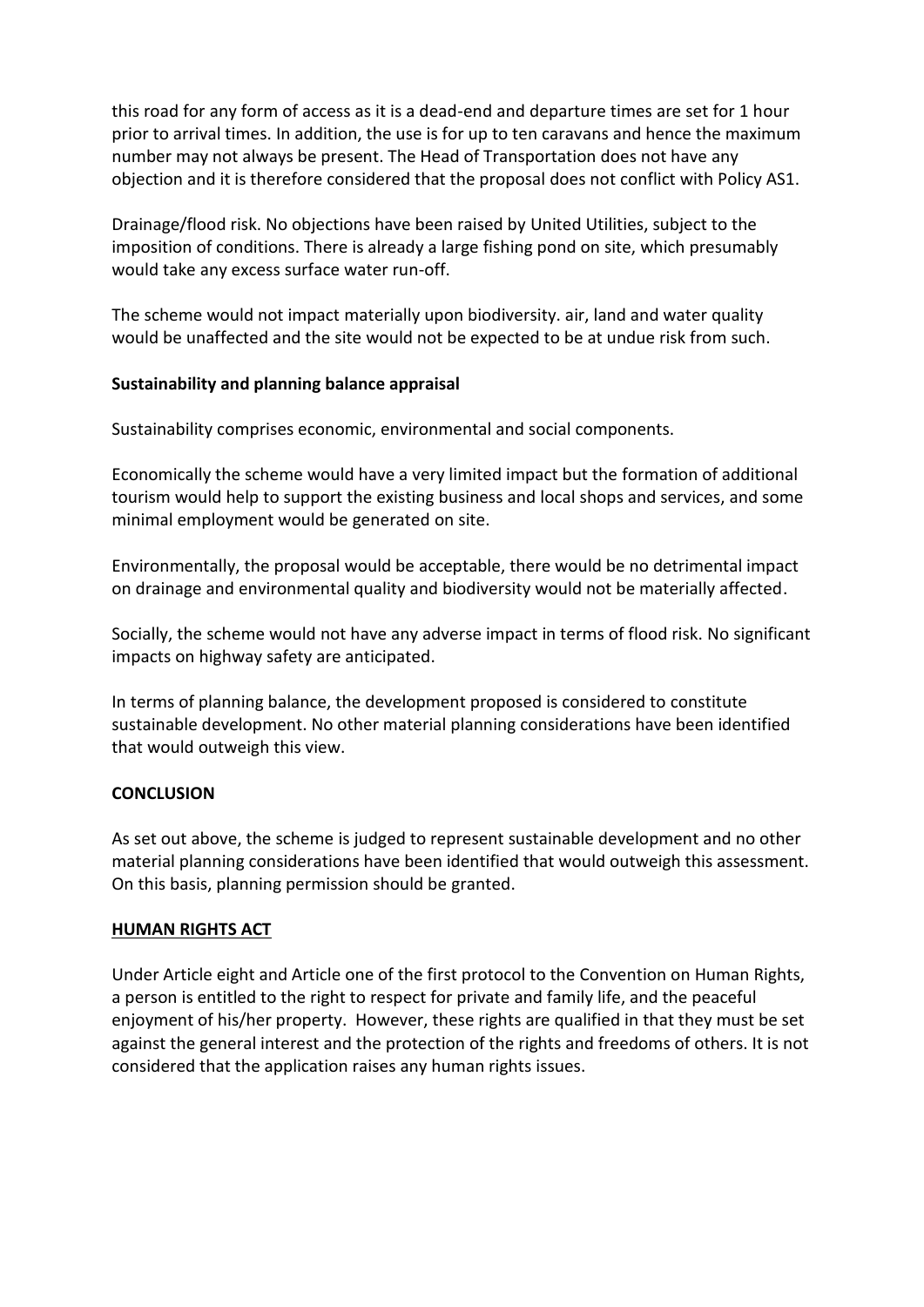## **CRIME AND DISORDER ACT 1998**

The contents of this report have been considered in the context of the Council's general duty, in all its functions, to have regard to community safety issues as required by section 17 of the Crime and Disorder Act 1998

### **BACKGROUND PAPERS**

Planning Application File(s) 19/0781 which can be accessed via this link: <https://idoxpa.blackpool.gov.uk/online-applications/search.do?action=simple>

**Recommended Decision:** Grant Permission

Conditions and Reasons

1 The development hereby permitted shall be begun before the expiration of three years from the date of this permission.

Reason: Required to be imposed pursuant to Section 91 of the Town and Country Planning Act 1990 (as amended).

2 The development shall be carried out, except where modified by the conditions attached to this permission, in accordance with the planning application received by the Local Planning Authority including the following plans: Location Plan and drawings showing site plan received by the Council on 17 December 2019.

Reason: For the avoidance of doubt and so the Local Planning Authority can be satisfied as to the details of the permission.

3 The site shall not accommodate more than ten touring caravans (or motor homes) at any one time.

Reason: To safeguard the character and appearance of Marton Moss Conservation Area, and in the interests of highway safety, in accordance with Policies CS26, AS1 and LQ10.

4 No caravan or motor home shall be stationed on the application site for a continuous period of more than 28 days.

Reason: To safeguard the character and appearance of the area and prevent permanent occupation of the site, in accordance with Policy CS26.

5 Before the development is commenced, a management plan shall be submitted to and approved in writing by the Local Planning Authority to control the timings of arrivals to and departures from the application site. All arrivals to and departures from the site shall then take place in accordance with the approved management plan.